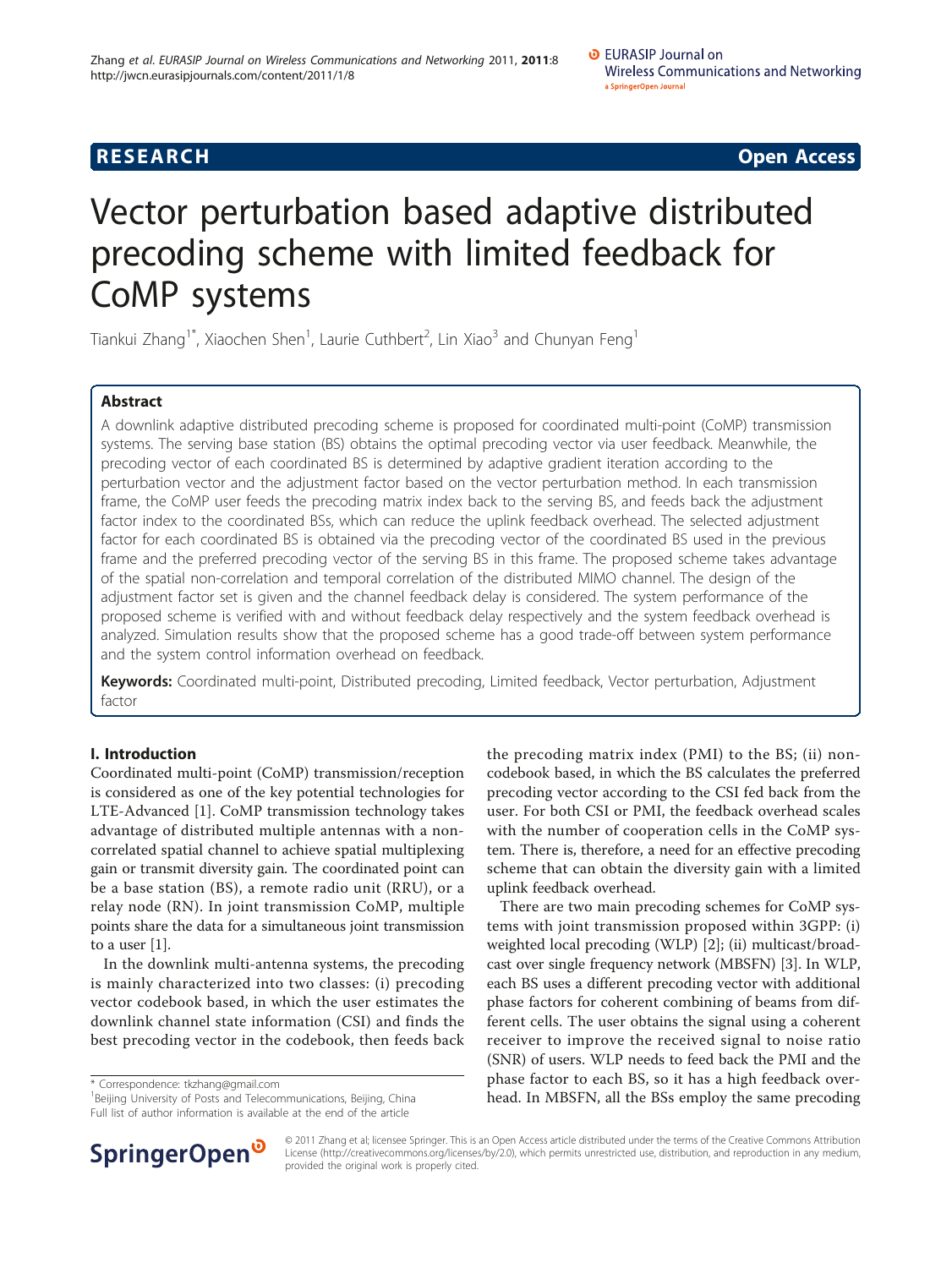vector to the user, so it only needs one PMI fed back to all the BSs. MBSFN needs a small amount of feedback, but the received SNR of users is poor, because the downlink signal from the BSs may interfere with each other and the users can only receive the signal through a broadcast reception mode.

In fact, the distributed beamforming scheme of the multi-antenna systems with limited feedback had drawn much attention in wireless sensor networks [\[4](#page-7-0)-[7](#page-7-0)] and relay cooperation networks [[8-10](#page-7-0)]. In this literature, vector perturbation is a popular and efficient technique for distributed beamforming scheme to mitigate the requirement on CSI feedback [[4-7](#page-7-0),[9\]](#page-7-0). For feedback overhead reduction, vector perturbation based adaptive precoding schemes are designed by perturbing the precoding/beamforming vectors [[4-7,9,11](#page-7-0)-[15](#page-7-0)].

A method for applying overlaid perturbation vectors for gradient-feedback transmit antennas array adaptation for CDMA networks was proposed in [[11\]](#page-7-0). The transmitter can adjust the antennas from the current vector in the positive direction or negative direction by using a perturbation vector to form an odd weighted vector or an even weighted vector. The pilot was sent using these two vectors alternately, and the receivers fed back the preferred vector according to the signal strength decision with one bit; the transmitter updates the two weighted vectors according to the feedback. The vector perturbation based antenna-adaption method has been extended to multiuser systems [[12,13](#page-7-0)]. A beamforming scheme of OFDM based on vector perturbation was given to reduce the system feedback in [\[14](#page-7-0)], which was different from the method in [[11](#page-7-0)] in terms of the generation of the perturbation vector. The perturbation vector in [[11](#page-7-0)] was generated randomly, while in [[14\]](#page-7-0) the initial perturbation vector was selected from a Householder codebook, and the perturbation vector in each transmission was generated by the quasi-Monte Carlo method.

References [[4](#page-7-0)-[7](#page-7-0),[9\]](#page-7-0) also used the perturbation idea to reduce the CSI feedback of distributed antennas systems in a similar fashion. In [\[4](#page-7-0)-[7\]](#page-7-0), feedback-assisted distributed beamforming with phase perturbation in wireless sensor networks was considered: each transmitter adjusted its phase randomly at each iteration and the receiver broadcasted one bit of feedback per iteration indicating whether its net SNR was better or worse than before. If it was better, all transmitters kept their latest phase perturbations; otherwise they all undid the phase perturbation. [[9](#page-7-0)] introduced the perturbation idea into relay networks with half-duplex amplify-and-forward relays.

The perturbation vector used to perturb the precoding vector or phase can be stochastic (random selected) [[4-7,11](#page-7-0)-[13\]](#page-7-0), deterministic (predefined in the perturbation vector set) [[9,14\]](#page-7-0), and hybrid [\[15](#page-7-0)]. Perturbation based on a deterministic perturbation vector set can avoid extensive signaling and feedback overhead [[9\]](#page-7-0).

This article proposes a vector perturbation-based adaptive distributed precoding (ADP) scheme for downlink CoMP joint processing which serves the user by one serving BS and several coordinated BSs. The proposed ADP can achieve better system performance than MBSFN and it will reduce the feedback overhead compared with WLP.

The precoding vector for the serving BS is given as follows. Both the user and the serving BS have knowledge of the precoding vector set (called precoding codebook in CoMP systems). The user feeds the PMI back to the serving BS according to the local CSI from the serving BS to the user.

The precoding vector for each coordinated BS is given as follows. Both the user and the coordinated BSs have knowledge of the perturbation vector set and the adjustment factor set. It should be noted that the perturbation vector set is deterministic and in each frame the perturbation vector is picked up in a cyclic fashion [[9\]](#page-7-0) with a predefined order known to the users and to the BSs. In each frame, the user calculates the received SNR according to the perturbation vector used in this frame and the precoding vector used in the pre-frame, and an adjustment factor of each coordinated BS is selected as the optimal adjustment factor if it can give the maximum received SNR of this user. Then the user only feeds back the index of the adjustment factor to each coordinated BS, which needs fewer feedback bits than PMI feedback. After receiving the adjustment factor index feedback, each coordinated BS updates the precoding vector using adjustment factor and the perturbation vector via adaptive gradient iteration method.

Contributions of this article are: (1) The ADP gives the optimal precoding vector of the serving BS and uses gradient adaption for coordinated BSs precoding; the precoding vectors of the coordinated BSs are also in phase synchronization with the serving BS. So ADP can be seen as a tradeoff between optimal precoding feedback from WLP and gradient adaption iteration. (2) The ADP uses the deterministic perturbation vector sets and lets both the BSs and the user have this knowledge, so the user can make the decision without any additional pilot. (3) More than one adjustment factor is used in the ADP to adjust the perturbation vector, which gives a better approximation to the optimal precoding as the channel state varies.

The rest of the article is organized as follows. Section II introduces the system model and Section III is the principle of the ADP. The design of the ADP scheme is given in Section IV. Section V discusses the simulation results and conclusions are provided in Section VI.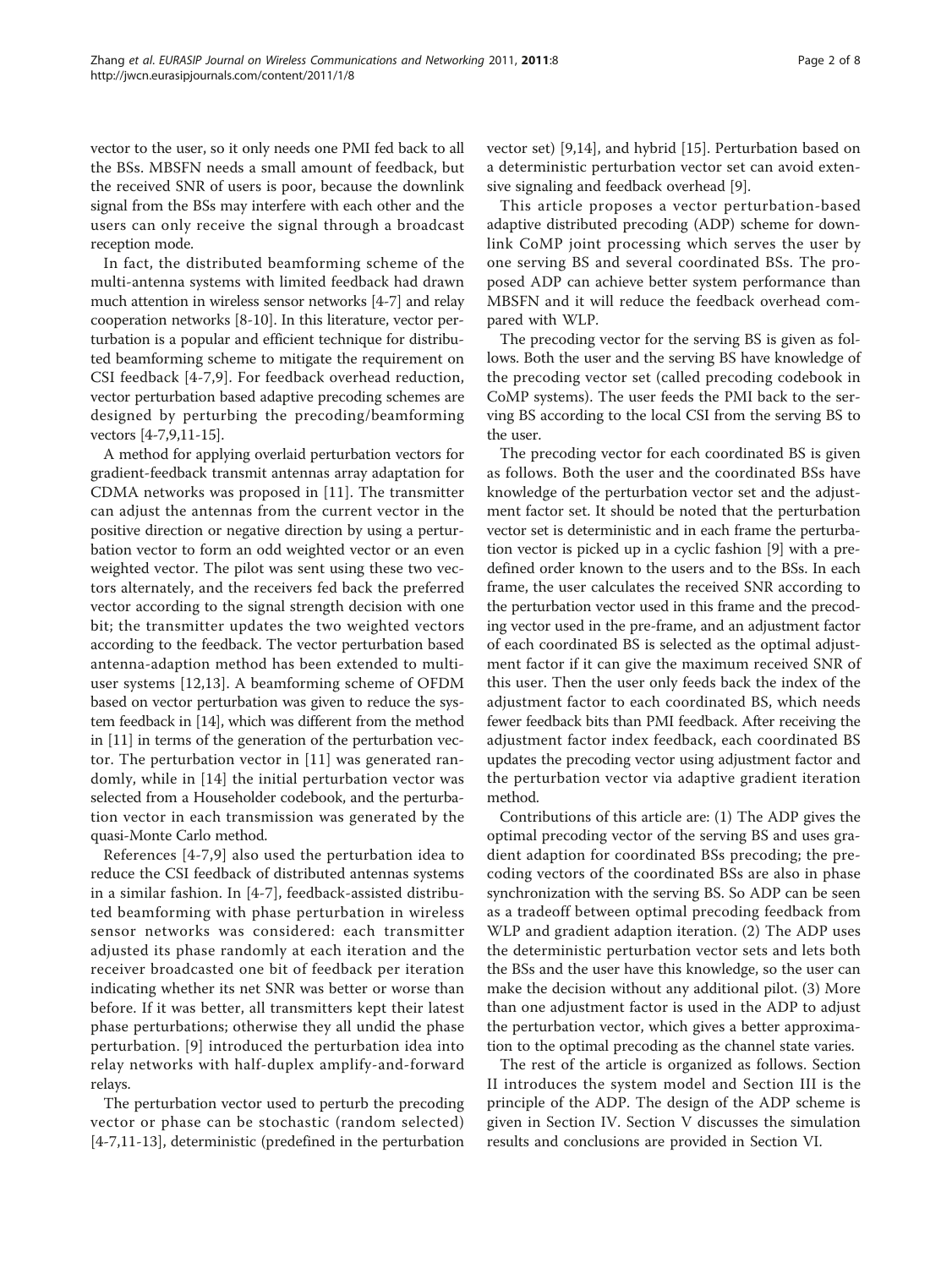#### II. System model of CoMP joint processing

A multi-cell orthogonal frequency division multiplexing access (OFDMA) cellular system is considered and CoMP is used to improve the system performance. Figure 1 illustrates the downlink joint processing transmission of BS cooperation. The users in each cell are divided into cellcentral users and cell-edge users according to the large scale channel fading. The cell-edge users are defined as CoMP users that are served by the joint processing transmission. The proportional scheduling algorithm is used for multiple CoMP users. Assuming that the number of cooperation BSs transmitting to one CoMP user is  $K$ , the BS covering this user is the serving BS of this user, and the other  $K - 1$  BSs are the coordinated BSs of this user.

Single layer transmission is used in the CoMP, so we only focus on the spatial diversity gain here to increase the cell-edge user throughput. The CoMP user has the CSI of all the BSs and the BSs do not have such information. The number of transmission antennas on each BS is *M*, and the number of user receiving antennas is N.  $H_k \in \mathbb{C}^{N \times M}$  denotes the downlink channel matrix from the  $k^{th}$  BS to the CoMP user. The downlink signal is x, and the precoding vector of the  $k^{th}$  BS is  $\mathbf{t}_k = [t_{k1},$  $t_{k2}$ , ...,  $t_{kM}$ <sup>T</sup> with a power constraint  $\|\mathbf{t}_k\| = 1$ .<br>The received signal of the user is

The received signal of the user is

$$
\gamma = \sum_{k=1}^{K} \mathbf{H}_k \mathbf{t}_k x + \mathbf{n},\tag{1}
$$

in which n, is a zero-mean complex additive white Gaussian noise vector with variance  $\sigma^2$ . H<sub>1</sub>t<sub>1</sub> is the chan-<br>nel matrix of the serving BS multiplied by its preceding nel matrix of the serving BS multiplied by its precoding vector and  $H_kt_k(k \neq 1)$  is the channel matrix of  $k^{th}$  coordinated BS multiplying its precoding vector.

The received SNR of the CoMP user is

$$
\rho_{\text{co}} = \left\| \sum_{k=1}^{K} \mathbf{H}_k \mathbf{t}_k \right\|^2 \frac{1}{\sigma^2} = \frac{\| \mathbf{H}_1 \mathbf{t}_1 + \dots + \mathbf{H}_K \mathbf{t}_K \|^2}{\sigma^2}.
$$
 (2)



#### III. The principle of ADP

#### A. Optimal distributed precoding of CoMP

In (2), let  $H_kt_k = A_kg_k$ ;  $A_k = diag(a_{k1}, ..., a_{kN})$ , which is an N-dimensional diagonal matrix, denoting the amplitude-frequency characteristic of  $H_kt_k$ ; and the phase-fre-<br>quency characteristic of H.t. is  $g_i = [e^{j\varphi k}]$   $e^{j\varphi kN}$ <sup>T</sup> So quency characteristic of  $H_k t_k$  is  $\mathbf{g}_k = [e^{j\varphi k} \dots e^{j\varphi k} ]^T$ . So (2) can be rewritten as

$$
\rho_{\rm co} = \frac{\|A_1 g_1 + \dots + A_K g_K\|^2}{\sigma^2}.
$$
\n(3)

With the power constraint of each BS, if  $\mathbf{g}_{\parallel} = \cdots = \mathbf{g}_{k}$ , maximization of  $\rho_{\rm co}$  will be achieved. Set the phase vector of the serving BS  $g_1$  to be the basic phase vector, the  $k^{th}$  coordinated BS adjusts its phase vector  $\mathbf{g}_k$  to be equal to the  $\mathbf{g}_l$ , i.e., let  $\mathbf{g}_k = \mathbf{g}_l$ , which equals maximizing  $\|\mathbf{A}_{1}\mathbf{g}_{1} + \mathbf{A}_{k}\mathbf{g}_{k}\|^{2}$ , so maximizing  $\rho_{\rm co}$  is replaced by maximizing the SNR of the  $k^{th}$  coordinated BS and the sermizing the SNR of the  $k^{th}$  coordinated BS and the serving BS  $\rho_k$ , expressed as

$$
\rho_k = \frac{\|\mathbf{H}_1 \mathbf{t}_1 + \mathbf{H}_k \mathbf{t}_k\|^2}{\sigma^2}, \quad k = 2, \dots, K. \tag{4}
$$

Each coordinated BS gets the optimal distributed precoding vector  $t_k$  according to (4). As a result, maximization (2) can be achieved, so this is an optimal distributed precoding method.

#### B. Adaptive gradient iteration

From (4) it can be seen that, in order to maximize  $\rho_k$ , the precoding vector  $\mathbf{t}_k$  of the  $k^{th}$  coordinated BS should satisfy the following function,

$$
\max_{\mathbf{t}_k} \|\mathbf{H}_1 \mathbf{t}_1 + \mathbf{H}_k \mathbf{t}_k\|^2, k = 2, ..., K
$$
  
s.t.  $|\mathbf{t}_k|^2 = 1$  (5)

Set  $J_k = ||\mathbf{H}_l \mathbf{t}_l + \mathbf{H}_k \mathbf{t}_k||^2 = (\mathbf{H}_l \mathbf{t}_l + \mathbf{H}_k \mathbf{t}_k)^H (\mathbf{H}_l \mathbf{t}_l + \mathbf{H}_k \mathbf{t}_k)$ . The first-order optimal condition of maximization (4) is the gradient of  $J_k$  in terms of  $t_k$  is zero. The gradient of  $J_k$  in terms of  $t_k$  is calculated as  $\mathbf{t}_k$  is calculated  $\nabla$  (J<sub>k</sub>) = 2 ( $\mathbf{H}_k^H \mathbf{H}_1 \mathbf{t}_1 + \mathbf{H}_k^H \mathbf{H}_k \mathbf{t}_k$ ).

The perturbation vector of the  $k^{th}$  coordinated BS is defined as  $w_k$  and the adjustment factor is  $\beta$ , so the positive direction and negative direction adjusting of the precoding vector is

$$
\mathbf{t}_{ke} = \mathbf{t}_k + \beta \mathbf{w}_k \n\mathbf{t}_{ko} = \mathbf{t}_k - \beta \mathbf{w}_k
$$
\n(6)

The received signal power difference between the positive direction and negative direction adjustment is

$$
q = \|H_1t_1 + H_kt_{ke}\|^2 - \|H_1t_1 + H_kt_{ko}\|^2. \tag{7}
$$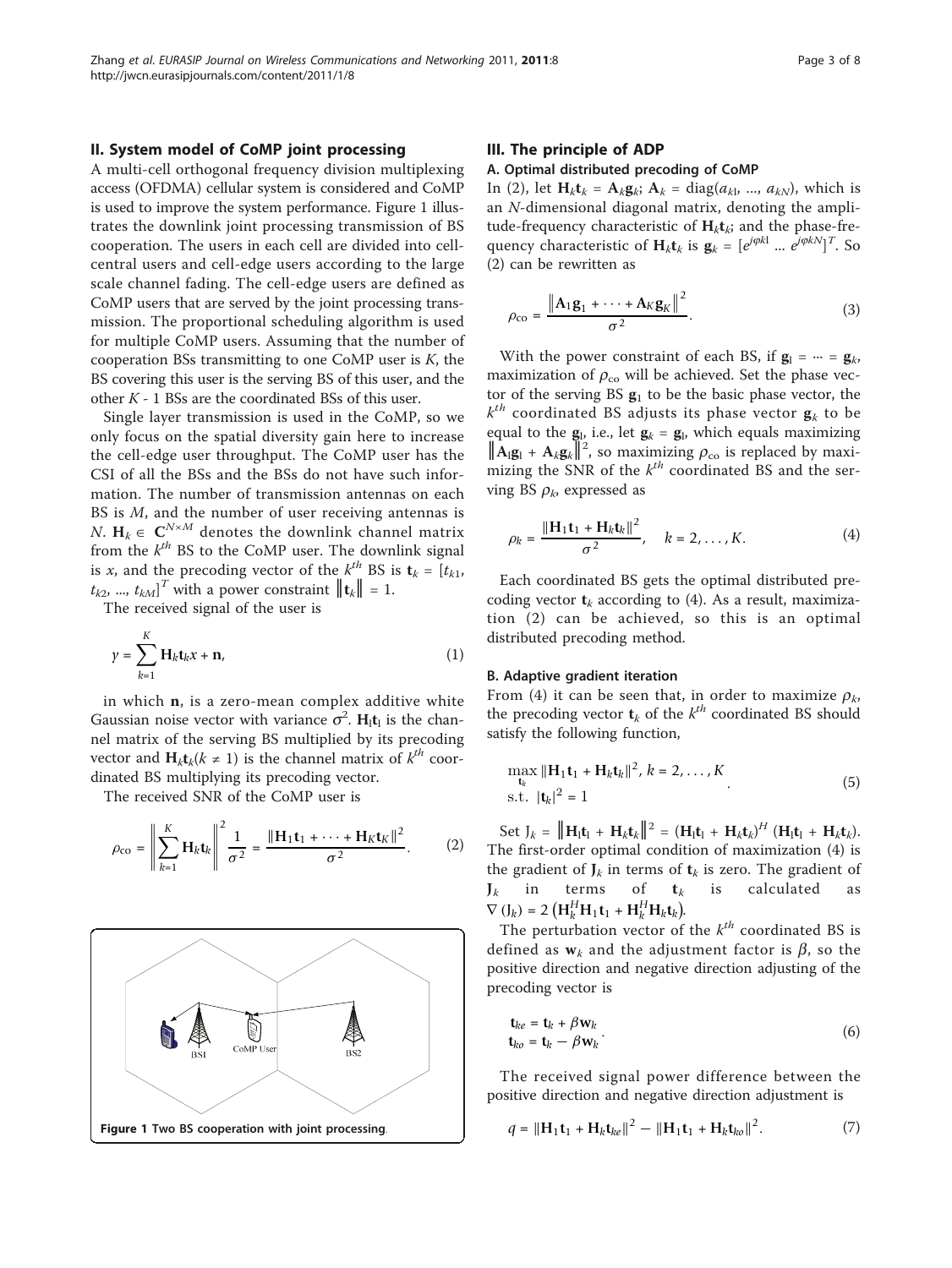Taking (6) into (7), we have

$$
q = \|\mathbf{H}_1 \mathbf{t}_1 + \mathbf{H}_k (\mathbf{t}_k + \beta \mathbf{w}_k) \|^2 - \|\mathbf{H}_1 \mathbf{t}_1 + \mathbf{H}_k (\mathbf{t}_k - \beta \mathbf{w}_k) \|^2
$$
  
=  $2\beta \left( \mathbf{w}_k^H \mathbf{H}_k^H \mathbf{H}_1 \mathbf{T}_1 + \mathbf{w}_k^H \mathbf{H}_k^H \mathbf{H}_k \mathbf{T}_k + \mathbf{T}_1^H \mathbf{H}_1^H \mathbf{H}_k \mathbf{w}_k + \mathbf{T}_k^H \mathbf{H}_k^H \mathbf{H}_k \mathbf{w}_k \right).$  (8)  
=  $\beta \left( \mathbf{w}_k^H \nabla (\mathbf{I}_k) + \nabla (\mathbf{I}_k)^H \mathbf{w}_k \right)$ 

It can be see from (8) that q is proportional to  $\nabla(J_k)$ . The received signal power of the adjusted precoding vector from (6) is always on the gradient curve of  $J_k$ , so any gradient iteration based on (6) can maximize (5).

#### IV. The design of ADP

Definition: the adjustment factor  $\beta_i$ ,  $i = 1, ..., L$  is selected from the adjustment factor set B =  $\{\beta_1, \beta_2, ...,$  $\beta_L$ ); the perturbation vector of the  $k^{th}$  ( $k \neq 1$ ) coordinated BS in the  $n^{th}$  transmission frame is  $\mathbf{w}_k^n$ , which is selected from the perturbation vector set  $w = \{w_1, w_2,$ ...,  $W_F$ .

The proposed ADP scheme is based on the assumption that both the BSs and the users have knowledge of the precoding codebook, the adjustment factor set and the perturbation vector set. Both the user and all the coordinated BSs use the perturbation vector in the same predefined order in each frame.

Based on the optimal distributed precoding and the gradient iteration of the perturbation vector, the idea of ADP is that in each downlink transmission frame, the user selects and feeds the best PMI to the serving BS according to the channel state  $H_1$ , and the user selects and feeds the best adjustment factor  $\beta_i$  to the  $k^{th}$  coordinated BS. The  $k^{th}$  coordinated BS will calculate the precoding  $\mathbf{t}_k^n$  according to the  $\beta_i$ ,  $\mathbf{w}_k^n$  and  $\mathbf{t}_k^{n-1}$ , that is

$$
\mathbf{t}_{k}^{n} = \frac{\mathbf{t}_{k}^{n-1} + \beta_{i} \mathbf{w}_{k}^{n}}{\left\| \mathbf{t}_{k}^{n-1} + \beta_{i} \mathbf{w}_{k}^{n} \right\|}, (k \neq 1). \tag{9}
$$

#### A. Procedure of the ADP scheme

The initial precoding vector of each BS is given by PMI feedback, but after the first frame, only the precoding vector of the serving BS is given by PMI feedback, and the coordinated BS only needs the adjustment factor index feedback. The procedure of the ADP scheme is given as follows:

Step 1: in the  $n^{th}$  frame, the user selects a best precoding vector for the serving BS from the precoding codebook to maximize the serving BS SNR  $\rho_1 = ||\mathbf{H}_1 \mathbf{t}_1||^2 / \sigma^2$ .<br>If the size of the codebook is 2<sup>C</sup> the selected PMI infor-If the size of the codebook is  $2^C$ , the selected PMI information can be fed back to the serving BS with C bits.

Step 2: in the  $n^{th}$  frame, for the  $k^{th}(k \neq 1)$  coordinated BS, the user picks a perturbation vector  $\mathbf{w}_k^n$  from the perturbation vector set. Then this  $\mathbf{w}_k^n$  is weighted by different adjustment factor  $\beta_i$  in the adjustment factor set. The user will calculate the precoding  $\mathbf{t}_k^n$  according to (9)

and the received SNR  $\rho_k$  according to (4). The user will choose the adjustment factor  $\beta_i$  which can achieve the optimal  $\mathbf{t}_k^n$  to maximize  $\rho_k$ . The selected adjustment factor  $\beta_i$  will be fed back to the  $k^{th}$  coordinated BS with  $\lceil \log_2 L \rceil$  bits.

Step 3: after receiving the adjustment factor index feedback, each coordinated BS updates the precoding vector  $\mathbf{t}_k^n$  based on the precoding vector  $\mathbf{t}_k^{n-1}$  used in the previous frame according to (9), which is a function of the adjustment factor  $\beta_i$  and the perturbation vector  $\mathbf{w}_k^n$ .

Step 4: the serving BS and the coordinated BSs transmit the data to the user jointly.

This scheme is given in Figure 2.

The perturbation vector set used in this article is generated based on the Lloyd algorithm [[16](#page-7-0)]. This is an offline method and the perturbation vector set is predefined, so it does not increase the complexity of the system. It should point that the perturbation vector set used in the proposed ADP scheme can also be designed by other methods. The precoding codebook also can be used as the perturbation vector set, which will reduce the memory space both in the BS and in the user.

#### B. Design of the adjustment factor set

The adjustment factor is very important for such a vector perturbation based adaptive distributed precoding scheme. The selected adjustment factor for the coordinated BSs should generate a better adaptive precoding vector to approximate the optimal precoding vector obtained from the local channel state. If the value of  $\beta_i$ is large, the change from the precoding vector  $\mathbf{t}_k^n$  to  $\mathbf{t}_k^{n-1}$ may be very large which will cause an over-adjustment problem. Otherwise, the change may be too small to follow the channel state variation. This section gives the

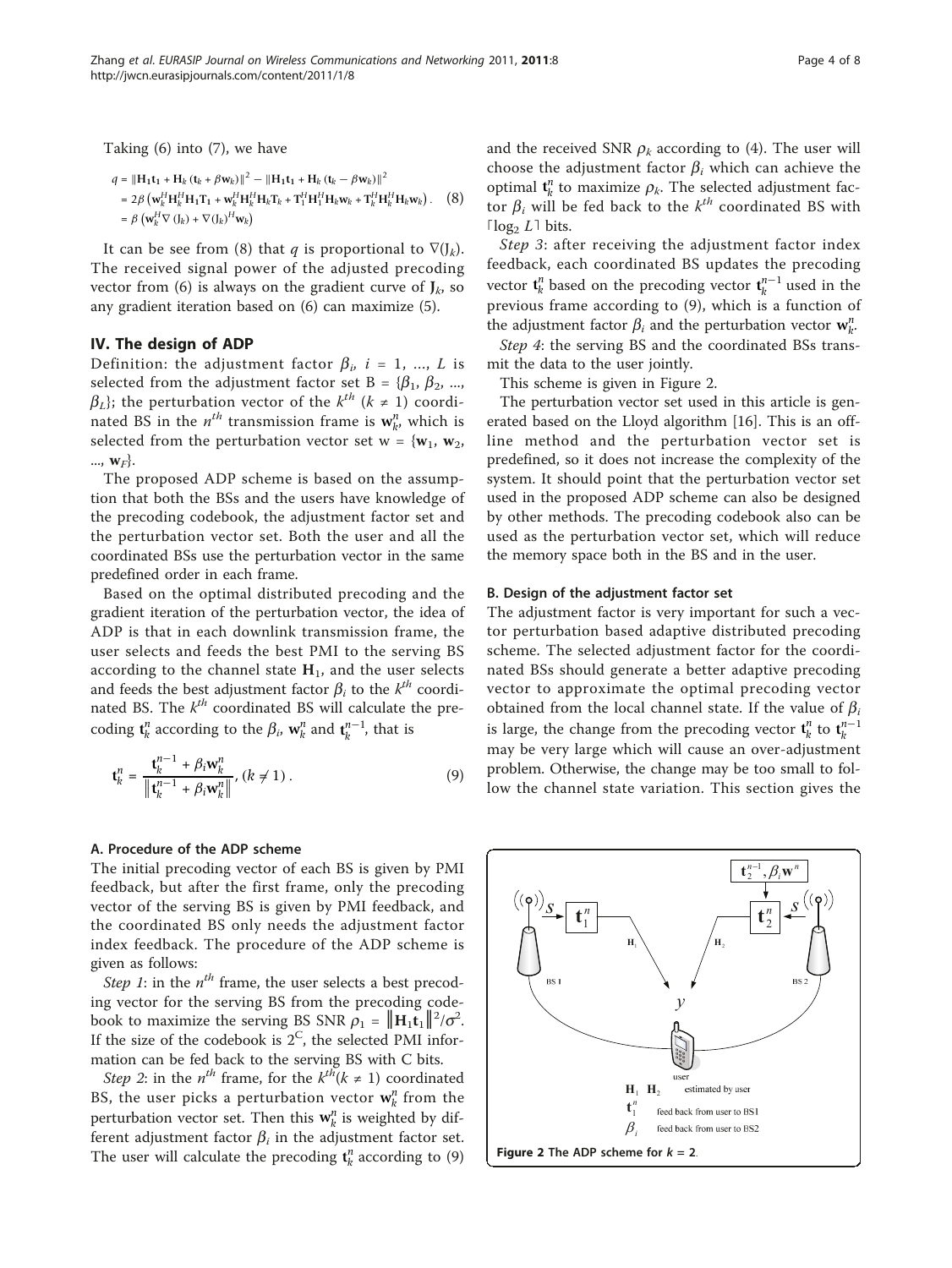method for designing the adjustment factor set, which is obtained from offline statistics by Monte Carlo.

Many initial adjustment factors are used in the Monte Carlo simulation, and the adjustment factors that have been used frequently are picked out to form the adjustment factor set. The optimal value of  $\beta$  is tracked by simulation without considering the feedback overhead. The set of  $\beta$  is from 0 to 4 with step 0.2, i.e.,  $B = [0:$ 0.2: 4]. In each transmission frame, the adjustment factors of the coordinated BSs are selected from this set as the optimal value of  $\beta$ . The statistics of the optimal value of  $\beta$  are given in Figure 3.

The horizontal axis is the value of  $\beta$ , and the vertical axis represents the proportion of that value of  $\beta$  being selected. It should be pointed out that the proportion at  $\beta$  = 4 also contains those values of  $\beta$  > 4 that have been selected. The statistics results show that, when  $\beta > 1$ , the proportion of the  $\beta$  being selected is very low and becomes a steady state, especially when  $\beta$  > 2; while, when  $\beta$  < 1, the proportion of the  $\beta$  being selected is very high. Based on the results, two values of  $\beta$  will be picked to present the statistical average values, one is selected from  $\beta$  < 1 and another one is selected from  $\beta > 1$ .

The statistical average value of  $\beta$  is

$$
\hat{\beta} = \sum_{i=1}^{N} \beta_i p_i,
$$
\n(10)

in which N is the number of  $\beta_i$  used in the statistics, and  $p_i$  is the proportion of the  $\beta_i$  to be selected. The two statistical average values of  $\beta$  are obtained from 0 <β < 1 and 1 <β < 4 respectively:  $\hat{\beta}_1$  = 0.2 and  $\hat{\beta}_2$  = 2. Since the adjusting of the perturbation vector has both a positive direction and negative direction, the adjustment factor set is defined as  $B = \{-2,-0.2,0.2,2\}$  finally.

The simulation results of the effect of the adjustment factor set given in Section V also provide the verification of the design of the adjustment factor set.



#### C. Analysis on channel delay

In each frame, the channel state is obtained by channel measure and estimated. However, in practical systems, the feedback delay means that the channel state information used for transmission cannot match the real channel state, which leads to poorer system performance. If the precoding vector and the adjustment factor can be selected based on a predicted channel state information feedback, the performance loss can be compensated. In the following analysis, the adjustment factor design based on channel state prediction is considered.

The channel state prediction can be achieved based on the temporal correlation of the distributed MIMO channel. Considering the system has a feedback delay  $T_c$ , and the channel response at  $t_1$  is  $H^{t_1}$ , the channel response at  $t_1 + T_C$  is  $\mathbf{H}^{t_1+T_C}$ . The method for adjustment factor is as follows.

The channel response of each antenna is  $h \sim CN(0,\sigma_h^2)$  independent and identically distributed zero-mean Gaussian distribution, which is a Rayleigh channel with a maximum Doppler shift  $f_d$ . We have  $E\left\{H^{t_1+T_c}\left(H^{t_1}\right)^H\right\} = \rho \sigma_h^2 \mathbf{I}_M$  and  $\rho = J_O(2\pi f_d T_c)$  is the correlation factor. So the statistically estimated value of  $H^{t_1+T_C}$  based on the measured value of  $H^{t_1}$  is  $E\left\{ \mathbf{H}^{t_1+T_c} | \mathbf{H}^{t_1} \right\} = \rho \mathbf{H}_{k}^{t_1}$ . Taking  $\mathbf{H}^{t_1+T_c}$  and (9) into (2) will give an adjustment factor to maximize (2).

For the Rice MIMO channel, the channel matrix is

$$
H = \sqrt{\frac{K}{1 + K}} H_{\text{LOS}} + \sqrt{\frac{1}{1 + K}} H_{\text{Ray}} \tag{11}
$$

in which, K is the rice factor,  $H_{LOS}$  and  $H_{Ray}$  are the line of sight component and the Rayleigh fading component of the channel matrix **H**, respectively.  $H_{\text{Ray}}$  is the Rayleigh distribution and presented by Kronecker as

$$
H_{Ray} = H_w \sqrt{R_t}, \qquad (12)
$$

in which,  $H_w$  is the decorrelating channel matrix,  $\mathbf{R}_t = \mathbf{E} \left\{ \mathbf{H}^H_w \mathbf{H}_w \right\}$ . So the mean and correlation matrix of the Rice channel matrix can be expressed as

$$
\mathbf{E} \left\{ \mathbf{H} \right\} = \sqrt{\frac{K}{1 + K}} \mathbf{H}_{\text{LOS}} = \mu \tag{13}
$$

$$
E\left\{ \left( H^{t_1} - E\left( H^{t_1} \right) \right)^H \left( H^{t_1} - E\left( H^{t_1} \right) \right) \right\} = \frac{1}{1+K} R_{t_1,t_1} (14)
$$

From (12) and (13), we have

$$
\mathbf{E}\left\{\mathbf{H}^{t_1+T_C}\big(\mathbf{H}^{t_1}\big)^H\right\} = \frac{\mathbf{R}_{t_1,t_1+T_c}}{1+K} + \mu^H\mu
$$
\n(15)

Using the same method as for the Rayleigh channel, an adjustment factor can be obtained to maximize (2) when the statistic estimated value of mean and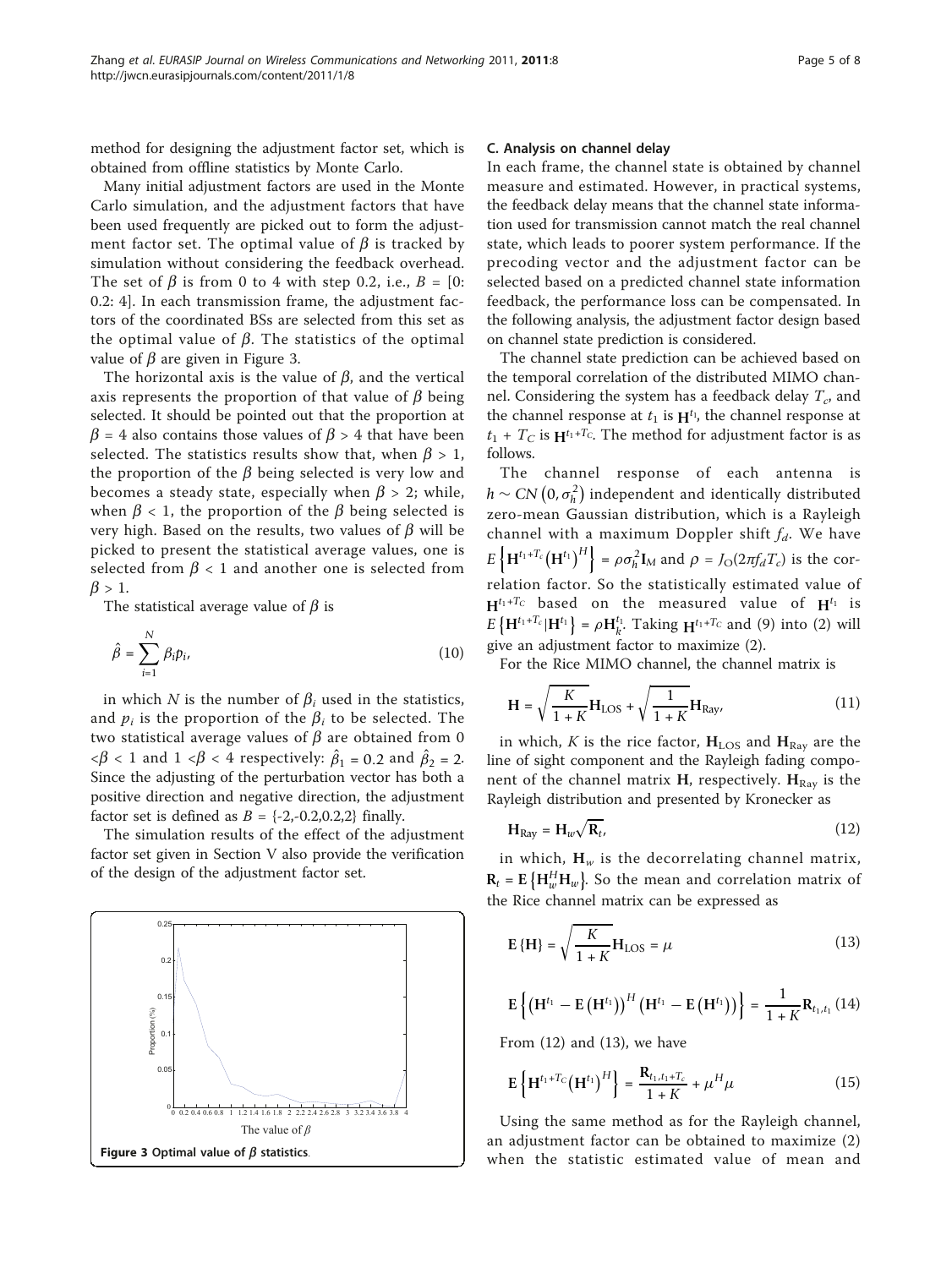correlation matrix of the Rice channel matrix are known by the receiver side in the BS.

#### V. Simulation results

The downlink FDD CoMP system is considered for simulation. In FDD systems, the system control information will be fed back with the uplink control channel, which will not affect the downlink throughput but will reduce the uplink net throughput if the control information overhead is large. In the simulation, the downlink throughput and the feedback overhead of the proposed ADP scheme are given and compared with that of MBSFN and WLP. The number of cooperation cells is two. CoMP users are those at the edge of the cell [[17](#page-7-0)]. The simulation parameters are given in Table 1.

#### A. Simulation on adjustment factor

In Section IV, the adjustment factor set design is given, and the set is defined as  $B = \{-2,-0.2,0.2,2\}$ ; here, we will give the simulation results of the system total throughput with different adjustment factor sets.

The system total throughput is defined as the sum average throughput of all the users in each cell, and the average throughput of each user is the ratio of the total transmission bits and transmission times, the unit is b/s.

If there are two elements in the set, one statistical value is given in the positive direction of  $\beta$ . According to (10),  $\hat{\beta} \approx 0.67$ . The following three sets are compared by simulation, as shown in the Table 2.

Table 1 CoMP system simulation parameters

| Item                        | value                                                                                                                                                         |
|-----------------------------|---------------------------------------------------------------------------------------------------------------------------------------------------------------|
| Cell number                 | 19                                                                                                                                                            |
| Cooperation cell number     | 2                                                                                                                                                             |
| User number in each cell    | 30                                                                                                                                                            |
| Carrier/system bandwidth    | 2 GHz/10 MHz                                                                                                                                                  |
| Subcarrier number           | 600                                                                                                                                                           |
| Resource                    | 48                                                                                                                                                            |
| Resource reserved for CoMP  | 12                                                                                                                                                            |
| Channel model [18]          | 6-ray GSM Typical Urban                                                                                                                                       |
| User speed                  | 3 km/h                                                                                                                                                        |
| Receiving antennas at user  | 2                                                                                                                                                             |
| Transmission antennas at BS | $\mathfrak{D}$                                                                                                                                                |
| Transmission layer          | 1                                                                                                                                                             |
| Adjustment factor set       | [-2, -0.2, 0.2, 2]                                                                                                                                            |
| Precoding codebook [18]     | $[0.7071, 0.7071]^{T}$ , $[0.7071, -0.7071]^{T}$<br>$[0.7071, 0.7071j]^{T}$ , $[0.7071, -0.7071j]^{T}$                                                        |
| Perturbation vector set     | [-0.4575+0.1523j, -0.2208-0.2132j,<br>$-0.9519 - 0.0905$ j, $-0.8973 + 0.0509$ j,<br>0.6140-0.6249j, 0.5435-0.7813j,<br>$-0.0398 - 0.2900$ j, 0.4324-0.0734j] |

Table 2 Simulation results on different adjustment sets (TWO ELEMENTS)

| Adjustment set | Total throughput (Mb/s) |  |
|----------------|-------------------------|--|
| $[-0.1, 0.1]$  | 2.8605                  |  |
| $[-0.6, 0.6]$  | 3.1007                  |  |
| $[-0.7, 0.7]$  | 3.0725                  |  |

If there are four elements in the set, two statistical average values of  $\beta$  are obtained by (10),  $\hat{\beta}_1 \approx 0.27$  when  $0 < \beta$  $< 1$  and  $\hat{\beta}_2 \approx 2.19$  when  $1 \leq \beta \leq 4$ . The following five sets are compared by simulation, as shown in Table 3.

From the simulation results in Tables 2 and 3, it can be seen that, the adjustment factor set [-2, -0.2, 0.2, 2] will achieve the largest total throughput of CoMP users among all the sets.

#### B. Simulation without feedback delay

In this section, the system performance is given under the assumption that the system control information (PMI and adjustment factor) can be fed back from the user to the BSs without delay. Table [4](#page-6-0) shows the comparison of the total throughput of CoMP users. Figure [4](#page-6-0) is the comparison of cumulative distribution function (CDF) curve of the average throughput of CoMP users. From the simulation results, it can be seen that (i) the WLP and the ADP offer a significant improvement in system performance over MBSFN, and (ii) the WLP and the ADP have nearly the same system performance. The user throughput of ADP is the largest, 20% more than that of MBSFN, and 2% more than that of WLP.

With MBSFN, all the BSs send the data with the same precoding vectors without considering the channel state of different BSs, and the user cannot receive the data with coherent combination. ADP and WLP give the precoding vectors considering the local channel state of different BSs and maximize the received SNR, and the user can receive the data with coherent combination.

#### C. Simulation with feedback delay

In this section, the feedback delay with 3 transmission time intervals (TTI) is considered, i.e., the system control information feedback has 3 frames delay with the current channel state. Table [5](#page-6-0) is the comparison of the

Table 3 Simulation results on different adjustment sets (FOUR ELEMENTS)

| Adjustment factor set    | Total throughput (Mb/s) |
|--------------------------|-------------------------|
| $[-2, -0.1, 0.1, 2]$     | 3.1665                  |
| $[-2, -0.2, 0.2, 2]$     | 3.2038                  |
| $[-2, -0.3, 0.3, 2]$     | 3.1603                  |
| $[-2.1, -0.2, 0.2, 2.1]$ | 31972                   |
| $[-2.2, -0.2, 0.2, 2.2]$ | 31971                   |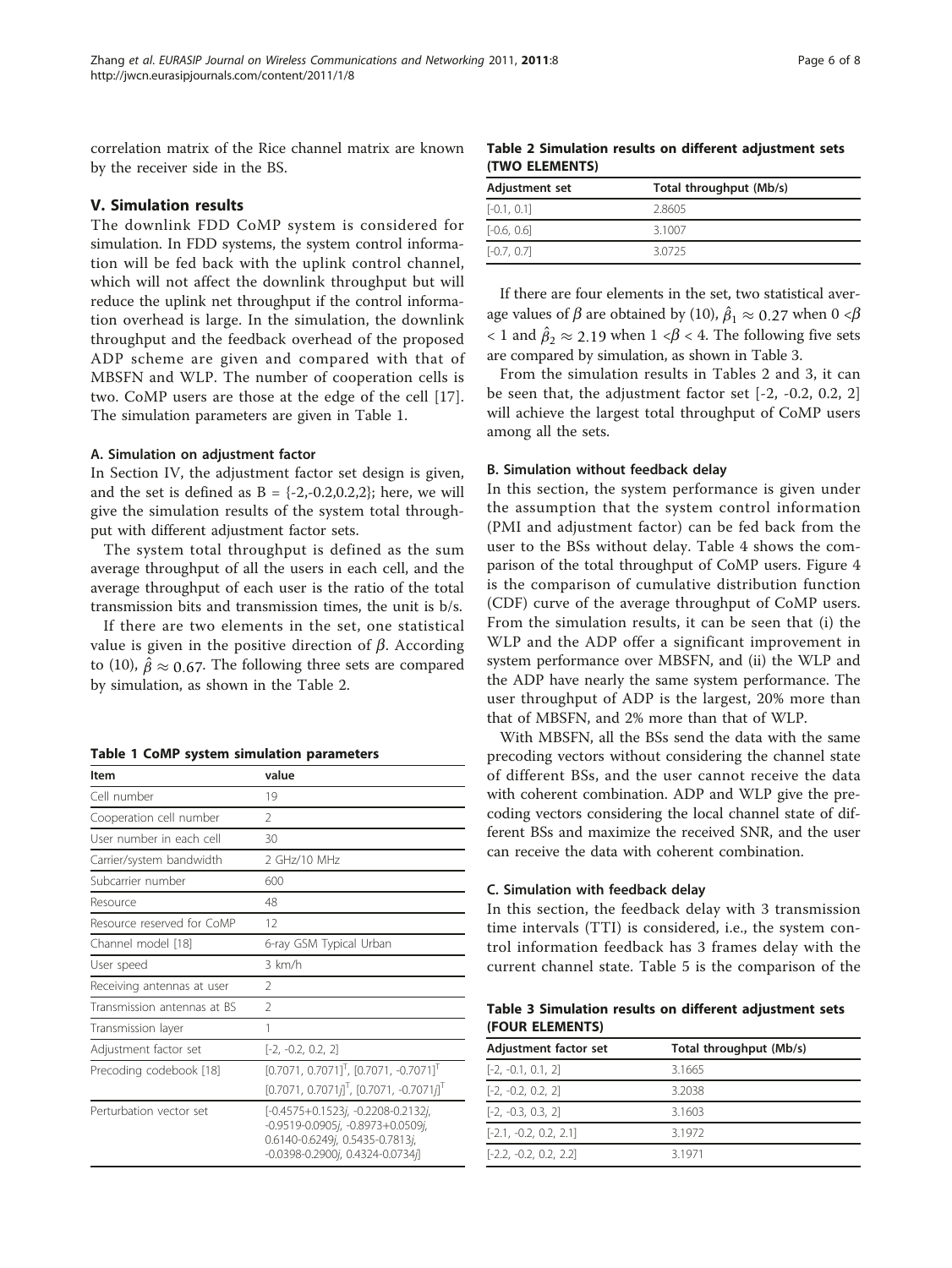| Total throughput (Mb/s) | <b>Improvement over MBSFN</b> |
|-------------------------|-------------------------------|
| 27326                   |                               |
| 32293                   | 18 17%                        |
| 3.2895                  | 20.38%                        |
|                         |                               |

<span id="page-6-0"></span>Table 4 Total throughput of CoMP users comparison

total throughput of CoMP users with 3 TTI feedback delay. Figure 5 shows the CDF curve of the CoMP user average throughput with 3 TTI feedback delay. As shown in Table 5 and Figure 5, the simulation results with feedback delay show that the WLP and the ADP achieve same performance, and both have better user throughput than MBSFN, which gives a similar conclusion to the simulation results without feedback delay.

Comparing Table 4 with Table 5, the simulation results show that, with a 3-TTI feedback delay, MBSFN, WLP, and ADP all will have throughput loss compared with the results without feedback delay. Furthermore, it can be seen that the feedback delay has more effect on ADP than WLP.

#### D. Simulation with channel prediction

The simulation results of the ADP with channel prediction are given in Table [6.](#page-7-0) Compared with MBSFN without channel prediction, the ADP with channel prediction can improve 18.27% of the total throughput of the CoMP users.

The total throughput of ADP without channel delay is 3.2895 Mb/s (shown in Table 4), and that of ADP with channel delay is 3.1927 Mb/s (shown in Table 5), so there is 3% performance loss by channel feedback delay. If the channel prediction scheme is used in ADP, the total throughput is 3.226 Mb/s, so the performance loss is 2%. The simulation results prove that the performance loss can be reduced by channel prediction.

#### E. Analysis on feedback overhead

In the downlink CoMP with  $K$  BSs cooperation, one BS is the serving BS, and the other  $K - 1$  BSs are coordinated





BSs. The precoding vectors are quantized with C bits, so the PMI feedback is C bits. The adjustment factor set has four elements, so the ADP will use 2 bits to feed back the adjustment factor index. Table [7](#page-7-0) is the feedback overhead of ADP compared with that of WLP and MBSFN.

The number of feedback bits of WLP and ADP is linear with  $K$ , and that of MBSFN is independent of  $K$ . however, the feedback overhead of ADP will be less than that of WLP when  $C > 1$ . In the simulation,  $k = 2$ , and  $C = 2$ , ADP reduces by 20% the number of feedback bits compared with WLP; if  $k = 3$ , and  $C = 4$ , ADP reduces by 43% compared with WLP.

### VI. Conclusions

This article proposed an adaptive distributed precoding scheme for downlink CoMP systems with limited feedback. The proposed scheme takes advantage of the space-time characteristics of the distributed MIMO channel of the CoMP systems. The serving BS can get the optimal precoding vector via PMI feedback. Each coordinated BS adjusts the precoding vector based on the precoding vector used in the previous frame and the adjustment factor fed back by the user. The feedback overhead is reduced, since the user does not need to feed back the PMI for coordinated BSs. However, the precoding vector used in each BS still can be adjusted according to the local channel state, which can maximize the received SNR of user and coherent combination receiving can be used. The simulation results verify that the ADP can achieve better performance than

Table 5 Total throughput of CoMP users comparison with 3 TTI delay

| Scheme       | Throughput (Mb/s) | <b>Improvement over MBSFN</b> |
|--------------|-------------------|-------------------------------|
| <b>MBSEN</b> | 27277             |                               |
| WI P         | 3.2130            | 1779%                         |
| ADP          | 3.1927            | 17.05%                        |